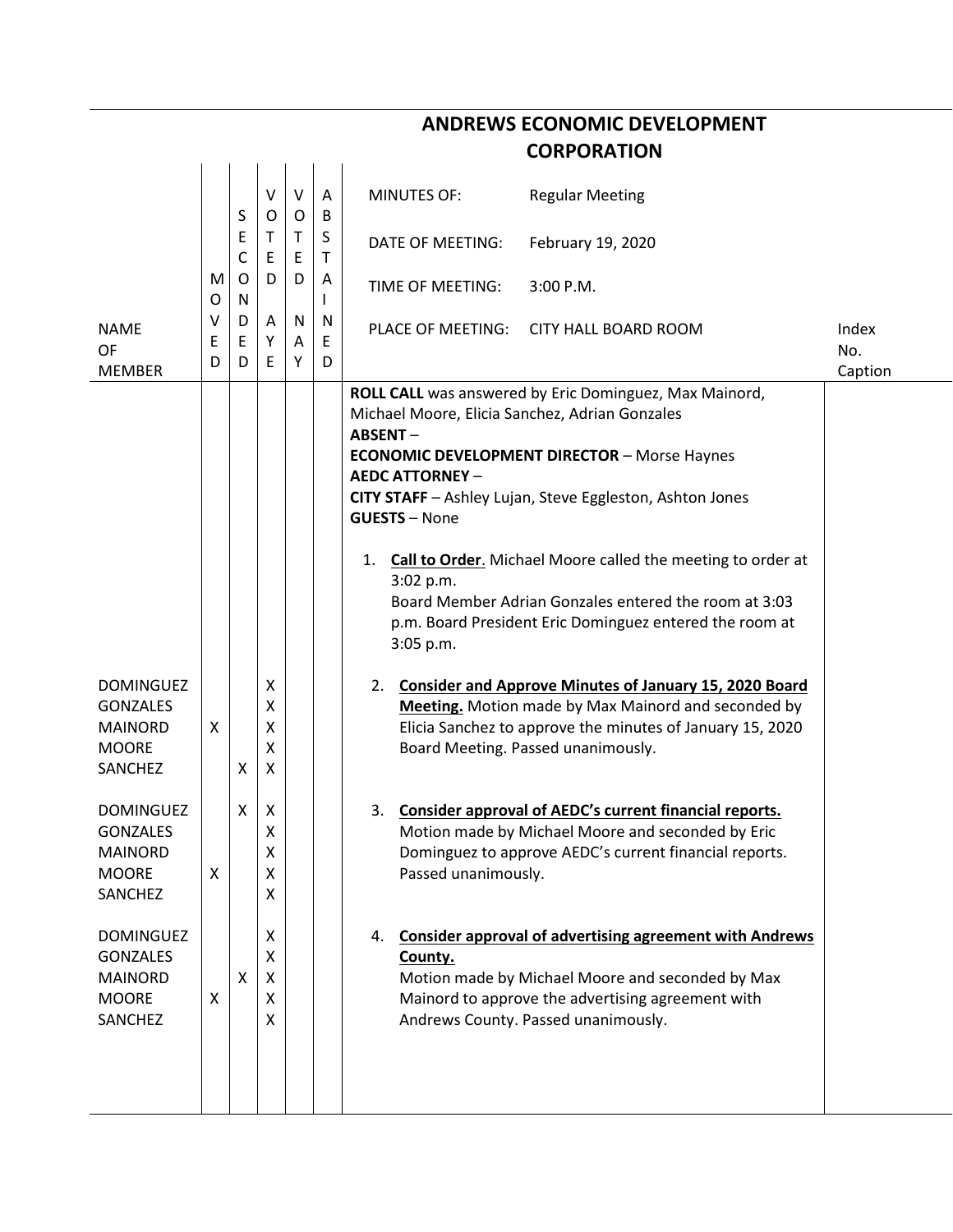|                                                                                                                                                                      |             | <b>CORPORATION</b> |                                                |                   |              |                                                                                                                                                                                                                                                                                                                                                                                                                                                                                                                                                                                                                                                                                                                                                                                                                                                                                                                                                                                                                                                                                                           |  |  |  |
|----------------------------------------------------------------------------------------------------------------------------------------------------------------------|-------------|--------------------|------------------------------------------------|-------------------|--------------|-----------------------------------------------------------------------------------------------------------------------------------------------------------------------------------------------------------------------------------------------------------------------------------------------------------------------------------------------------------------------------------------------------------------------------------------------------------------------------------------------------------------------------------------------------------------------------------------------------------------------------------------------------------------------------------------------------------------------------------------------------------------------------------------------------------------------------------------------------------------------------------------------------------------------------------------------------------------------------------------------------------------------------------------------------------------------------------------------------------|--|--|--|
|                                                                                                                                                                      |             | S                  | $\vee$<br>O                                    | V<br>$\mathsf{O}$ | A<br>B       | <b>MINUTES OF:</b><br><b>Regular Meeting</b>                                                                                                                                                                                                                                                                                                                                                                                                                                                                                                                                                                                                                                                                                                                                                                                                                                                                                                                                                                                                                                                              |  |  |  |
|                                                                                                                                                                      |             | Ε<br>С             | т<br>E                                         | T<br>E            | S<br>Τ       | February 19, 2020<br>DATE OF MEETING:                                                                                                                                                                                                                                                                                                                                                                                                                                                                                                                                                                                                                                                                                                                                                                                                                                                                                                                                                                                                                                                                     |  |  |  |
|                                                                                                                                                                      | M<br>O      | O<br>N             | D                                              | D                 | A            | 3:00 P.M.<br>TIME OF MEETING:                                                                                                                                                                                                                                                                                                                                                                                                                                                                                                                                                                                                                                                                                                                                                                                                                                                                                                                                                                                                                                                                             |  |  |  |
| <b>NAME</b><br><b>OF</b><br><b>MEMBER</b>                                                                                                                            | ٧<br>Е<br>D | D<br>Ε<br>D        | A<br>Y<br>Ε                                    | N<br>A<br>Υ       | N<br>E.<br>D | <b>PLACE OF MEETING:</b><br><b>CITY HALL BOARD ROOM</b><br>Index<br>No.<br>Caption                                                                                                                                                                                                                                                                                                                                                                                                                                                                                                                                                                                                                                                                                                                                                                                                                                                                                                                                                                                                                        |  |  |  |
| <b>DOMINGUEZ</b><br><b>GONZALES</b><br><b>MAINORD</b><br><b>MOORE</b><br>SANCHEZ<br><b>DOMINGUEZ</b><br><b>GONZALES</b><br><b>MAINORD</b><br><b>MOORE</b><br>SANCHEZ | X<br>X      | X<br>X             | X<br>Χ<br>X<br>Χ<br>X<br>X<br>X<br>Χ<br>x<br>X |                   |              | 5. EXECUTIVE SESSION:<br>TX Gov't Code Sec. 551.087 - Economic Development<br>$\bullet$<br>Negotiations<br>Project Hub<br>$\overline{\phantom{a}}$<br>TX Gov't Code Sec. 551.072 - Real Property<br>٠<br>Board entered into Executive Session at 3:16 p.m.<br>Board re-convened in Open Session at 4:05 p.m.<br><b>Consider and act upon items listed under Executive</b><br>6.<br>Session as necessary.<br>Motion made by Michael Moore and seconded by Elicia<br>Sanchez to locate Texas Flood, LLP on an approximately 7.4<br>acre tract located on Lot 30, Business Park West - Phase II.<br>Passed Unanimously.<br>Motion made by Max Mainord and seconded by Elicia<br>Sanchez to allow the Executive Director, Morse Haynes, to<br>negotiate a contract price on two separate pieces of land<br>and bring it back to the board for approval. Passed<br>unanimously.<br><b>Director Comments.</b><br>7.<br>Sales Tax Workshop Dates<br>Freese & Nichols Update on Master Infrastructure Plan<br>No response from letters of interest sent to property<br>owners on South US Hwy 385<br>Office Décor |  |  |  |

**ANDREWS ECONOMIC DEVELOPMENT**